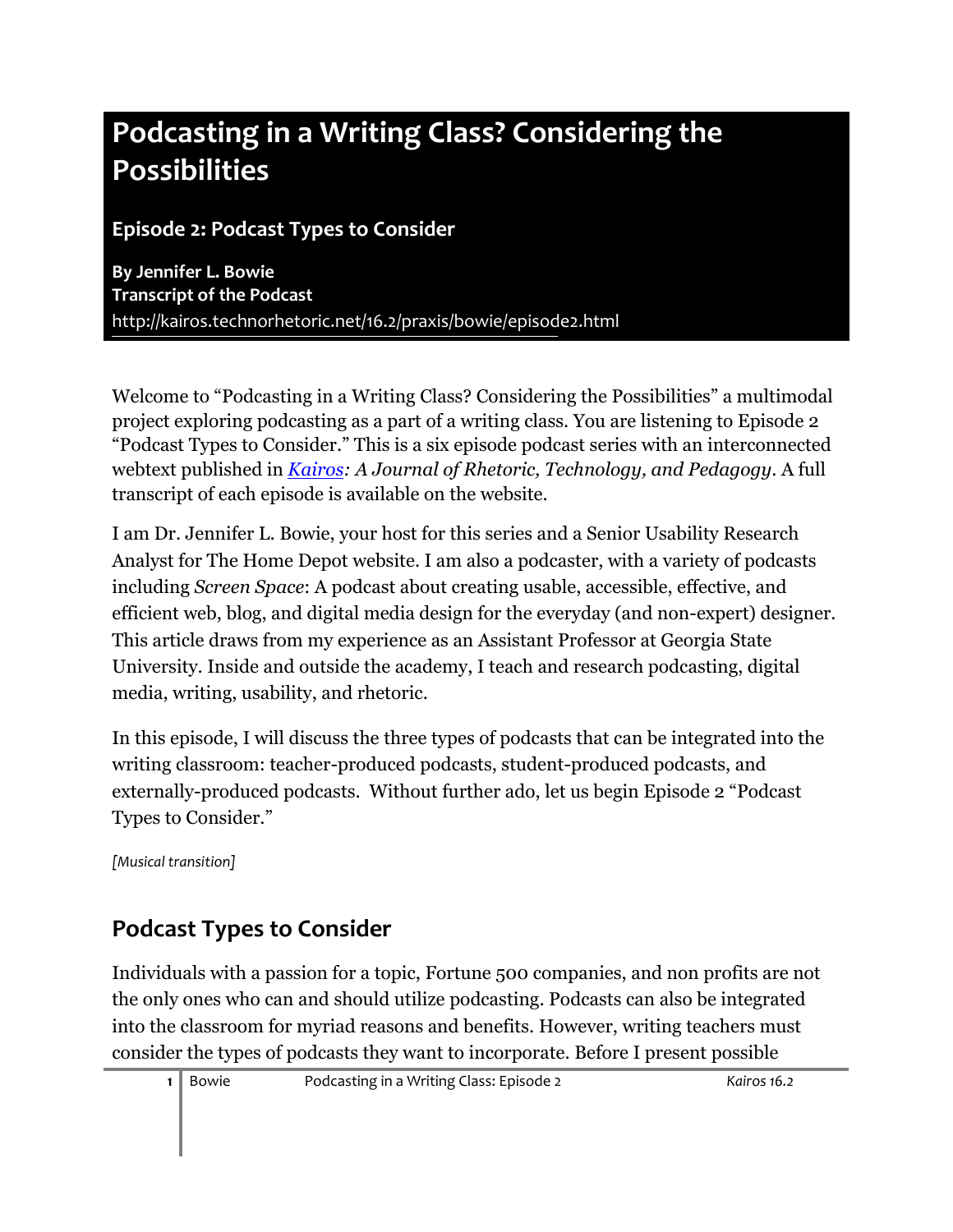assignments in episodes 3-5, I first define the various types of podcasts we may want to consider incorporating into our writing classrooms. Two types and subtypes are internally-produced or "classroom" podcasts and one type is externally-produced.

### **Teacher-Produced Podcasts**

Much of the scholarship on podcasting focuses on teacher-produced podcasts, including the studies by Belinda Tynan and Stephen Colbran, Dani McKinney, Jennifer Dyck, and Elise Luber, and Steven Krause. Teacher-produced podcasts can be divided into two types of classroom podcasts.

#### *Lecture in a Box*

The most common type of podcast discussed in the literature of classroom and educational podcasting is the "lecture in a box" style. See, for instance, Tynan and Colbran. This is also a common type found on iTunes University. In a recent review of the main page of iTunes University<sup>i</sup> I found all of the class-based podcasts were podcasts of class lectures. The "lecture in a box" type of podcast is simply a recording of the lecture in a lecture-based class, often the whole class. Frequently these are posted without any editing. In fact, there are programs designed specifically for this, such as [ProfCast,](http://www.profcast.com/public/index.php) which will include slides along with voice. Tynan and Colbran found reduced attendance rates and that students considered the podcast lectures "replacements" for class. However, they also discovered that rarely do the professors see these podcasts as replacements, but as support for those who attended. This style is helpful for students who miss class, who want to have a copy of a lecture but do not want to be distracted during the lecture by note taking, who want to review the lecture, and even for students who are thinking of taking the class. The podcasts may also be helpful for ESL students who may want to pause to look up words, which they cannot do in a lecture. Tynan and Colbran found that students thought this style of podcast helped with exam preparation and assisted learning. However, this style does not work well in classes that are not mostly lecture and may not match the pedagogies of many writing teachers. Discussion or workshop-based classes would not easily work if recorded for a podcast, and many writing classes have workshop and discussion components. Thus, for many of us, "lecture in a box" style podcasts would not work well in our classroom structures or with our pedagogies.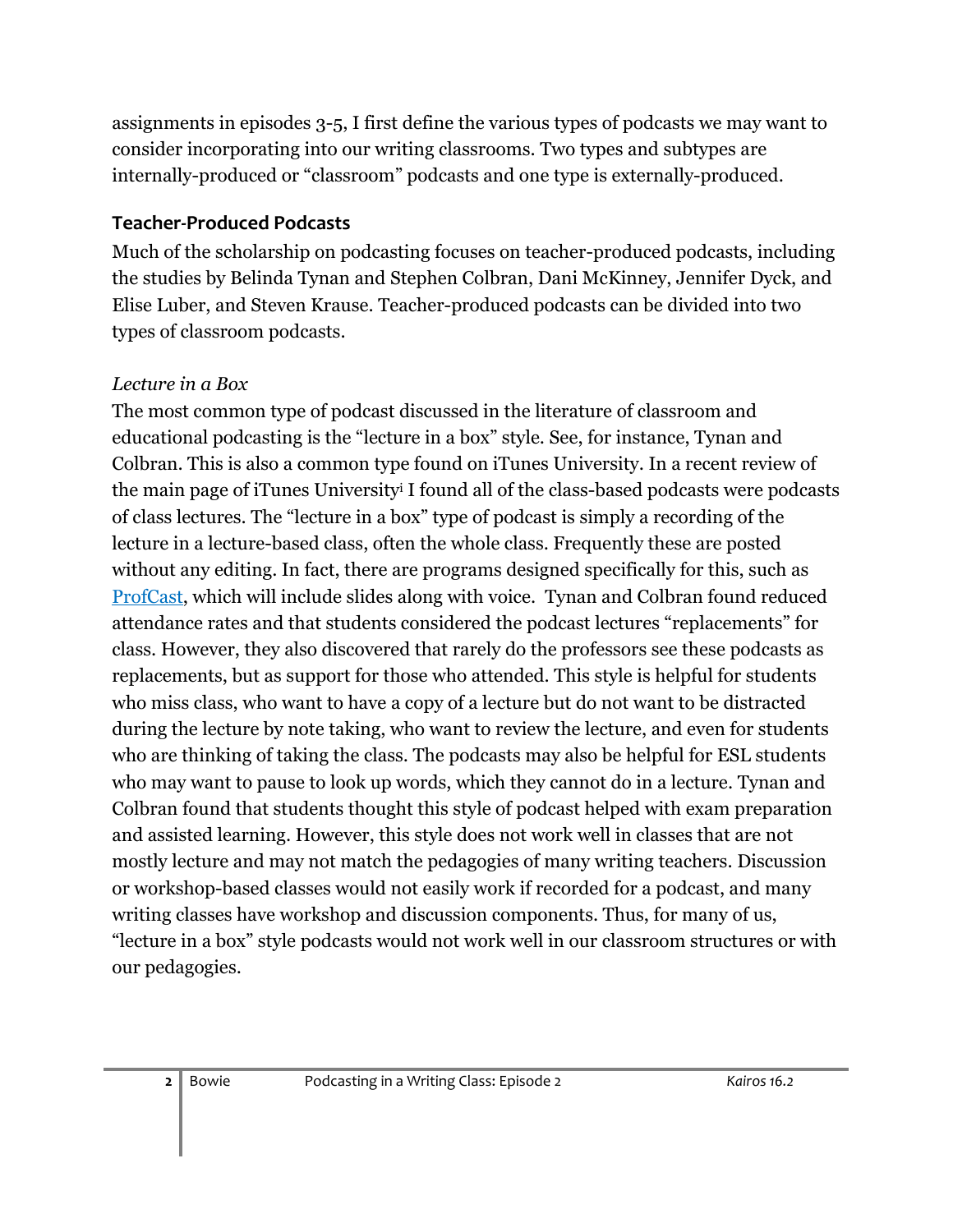### *Teacher-Produced Podcasts*

Not all teacher-produced podcasts are simply recordings of the lectures. Teachers may produce a variety of podcasts types for class that go beyond that. These podcasts should be designed specifically for a class and not podcasts the teacher created for other audiences or reasons. They may be supplemental material, support material, review material, smaller recordings of parts of lecture, or possibly even a major source of the class readings. For example, if a professor was creating a textbook for the class, she could distribute this not in a "print" form, but in podcast form. I have recorded a few key mini-lectures or presentations of material in my classes and podcast them. I selected material I thought the students may want to access in the future, such as a short lecture and demonstration I gave on how to use [Audacity.](http://audacity.sourceforge.net/) These types of teacher-produced podcasts are also popular in the literature. For instance, Michael Huntsberger and Alan Stavitsky provided optional and supplemental podcasts of reading overviews and Chris Evans studied revision podcasts. In both these studies, the researchers found students were receptive to these styles of podcasts and Evans found that students listened on the go, while Huntsberger and Stavitsky found students would listen to the same podcasts repeatedly. Thus, drawing on these studies, it seems students take advantage of the anytime and anywhere aspects of teacher-produced podcasts to increase their learning opportunities.

Steven Krause presents one example of teacher-produced podcasts incorporated in his writing class. Since it was an online class he opted to record himself giving the lectures for students to access, instead of writing up notes or using another media. He included more information than simple lectures. This material was "new" to the students, and not just a recording of lectures that had already occurred. He also created these podcasts to help develop class community. His results were mixed. He was disappointed that some students did not listen to all or any of the files. But he found the results promising too, because the students who did listen were enthusiastic and because the podcasts helped build a connection between student and teacher. This example shows how teacherproduced podcasts can enrich a variety of class types, especially online classes, but also that podcasts are not a learning activity without some flaws.

### **Student-Produced Podcasts**

The least common type of internal podcast I have found in the literature is the studentproduced podcast. These would be any podcasts the student produced for class, often as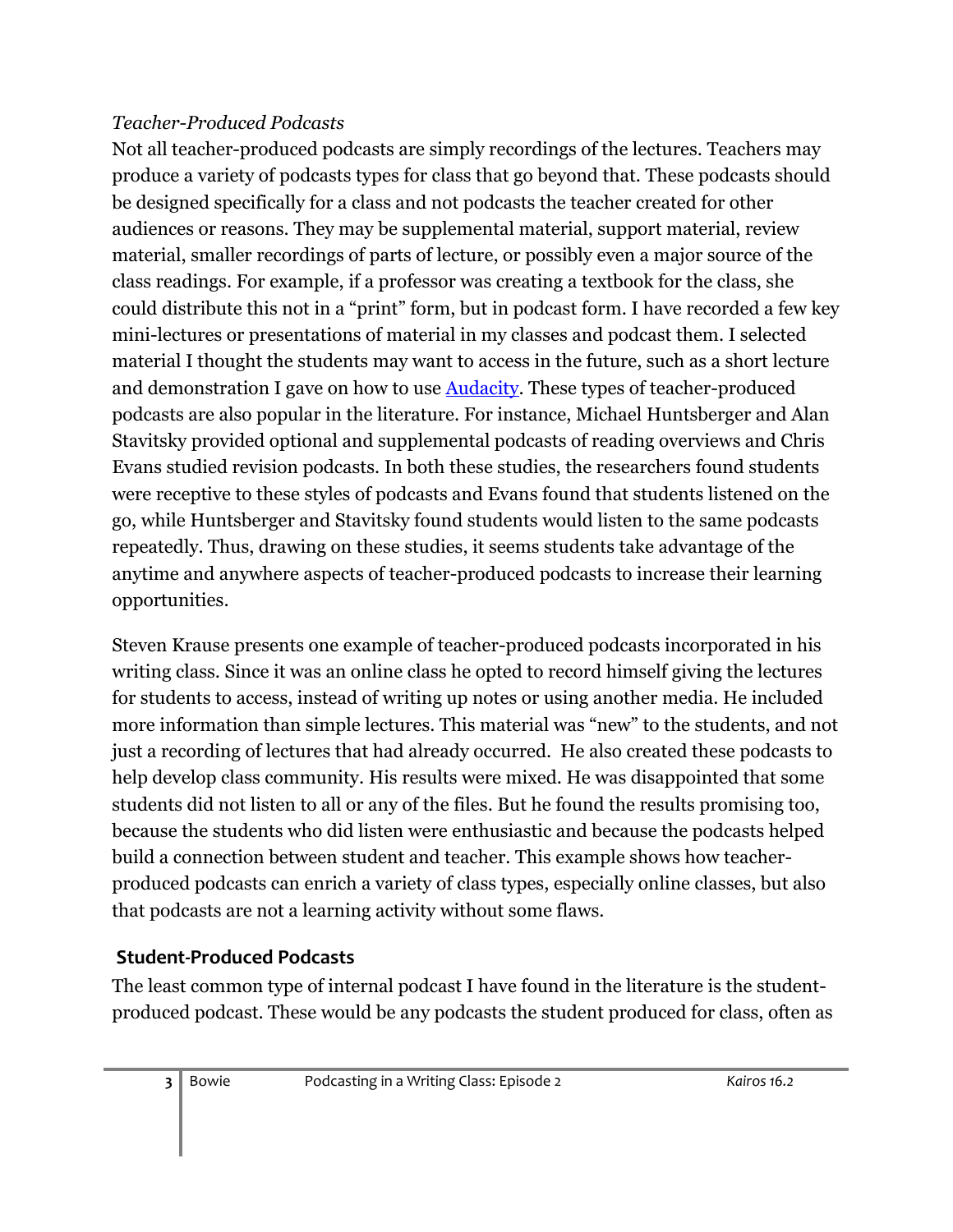a course requirement in some way. These podcasts may be created by a single student, a group of students, or possibly even the whole class. These podcasts may

- In some way relate to the course content, like a review of the past week's material. Or they may…
- $\bullet$  Be on topics related to the class content, such as a rhetorical analysis of a speech. Lastly they may…
- Not clearly be related to the content beyond perhaps the development of digital and rhetorical skills. For example, a podcast on a student-selected topic, such as local architecture for a writing class.

The audience will generally contain the students and teacher, but like other writing assignments, could be external to the class, such as certain political groups, organizations, or a niche audience with special needs or interests. There are many possible assignment types for student-produced podcasts. I will present some types I have tried in my classes in Episodes 3-5. As teachers of writing, it is easy to see the advantages of student-produced podcasts over lecture-in-a-box or other types of teacher-produced podcasts. Students often learn more from doing then just reading or listening. I have seen improvements in students applications of the five canons of rhetoric, along with audience, tone, purpose, and context when they podcast, and they often carry these improvements to other types of composition. Some study findings presented in Episodes 3-5 support these improvements. Here is a quick sample of snippets from a few student-produced podcasts in my class. *[clips from podcasts]* 

### **Externally-Produced Podcasts**

The last common type of podcasts is what I call externally-produced podcasts. These are podcasts that may be on a topic related to the class, but are not produced by anyone *in* the class *for* the class. They are thus similar to the books, chapters, and articles we have students read as class texts and textbooks. These could also be produced by the class professor, but not specifically for the class. For example, I have a web design podcast, called [Screen Space,](http://www.screenspace.org/) and I occasionally have students listen to relevant episodes for part of their readings. As I did not create these podcasts for the class but for my own podcast series, they are externally-produced and not teacher-produced. Another externallyproduced podcast I like to use in my classes is [Grammar Girl,](http://grammar.quickanddirtytips.com/) a fun and short weekly grammar podcast, which I tend to require all of my undergraduate students to subscribe to and listen to for the duration of the class. I have also required or suggested usability podcasts, technical communication podcasts, political "argument" podcasts, and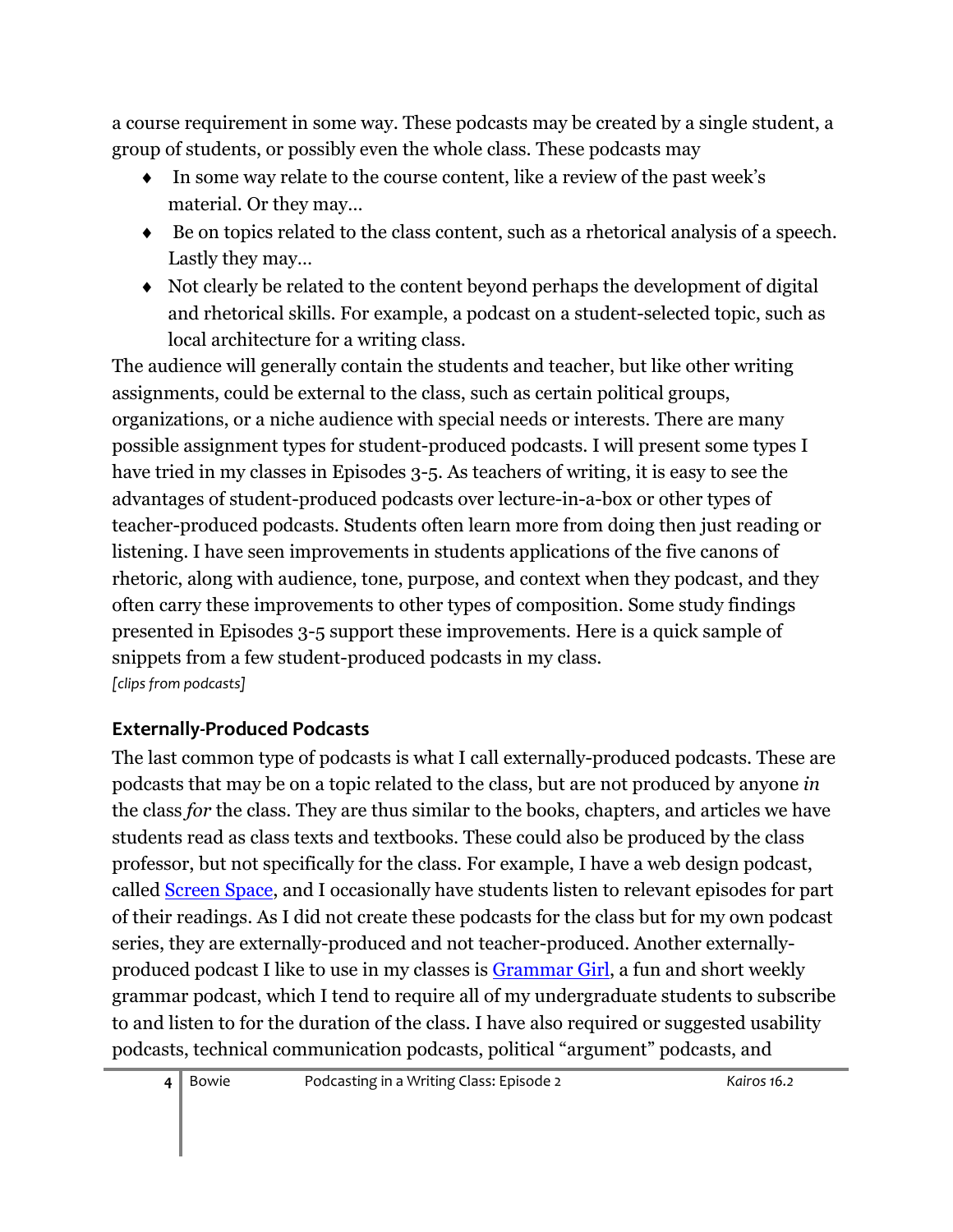### podcast series of famous speeches such as *[Say it Plain: Great African American](http://soundlearning.publicradio.org/subjects/history_civics/say_it_plain/)  [Oratory,](http://soundlearning.publicradio.org/subjects/history_civics/say_it_plain/) [Great Speeches in History Podcast,](http://www.learnoutloud.com/Catalog/History/Speeches/Great-Speeches-in-History-Podcast/21306)* and *[The Speeches of President John F.](http://jfkspeeches.podomatic.com/)  [Kennedy](http://jfkspeeches.podomatic.com/)*.

These externally-produced podcasts can be used not only for the students to learn new material, but to analyze the genre of podcasts, discuss class-related subjects like tone, audience, and style, and compare and contrast various media. This type of podcast is rarely, if at all, discussed in the educational scholarship on podcasts, possibly because these are not frequently used or because they are seen as too similar to reading required for class and are overlooked by scholars. Including at least some externally-produced podcasts makes sense in any class that includes the other types of podcasts, especially student-produced podcasts.

These podcasts have the same advantages as teacher-produced podcasts—they are timeand location-shifted learning opportunities and are a way students can do their "readings" while driving, running, doing chores, or in times or places in which reading could be hard. This expansion of learning time especially aids students who have a variety of other time commitments, such as jobs or a family. In addition, even just incorporating externally-produced podcasts introduces some students to a new media and could aid in advancing their technical literacy. Also, as podcasts are generally free, this is a cheaper option than having students buy another book. Teachers can assign a single podcast episode on a topic, require the class to subscribe to the same podcast while in the class, or have students subscribe to their choice of podcasts within a select group or genre. I had one class subscribe to a political podcast of their choice during the 2008 election. I provided a list of options, but allowed them to find other options, as long as they got them approved through me. I found the variety of podcasts led to fascinating class discussions, reading responses, and related assignments in a way that likely could not have been repeated had they all subscribed to the same podcast. The students also liked having the choice.

I have discovered that including externally-produced podcasts enriches my writing and rhetoric classes and provides a certain level of excitement that another print textbook does not. Used in conjunction with print and other digital texts, externally-produced podcasts may work well as texts in a variety of writing classes. On the webtext, I have included a list of externally-produced podcasts that I have found work well as reading and examples.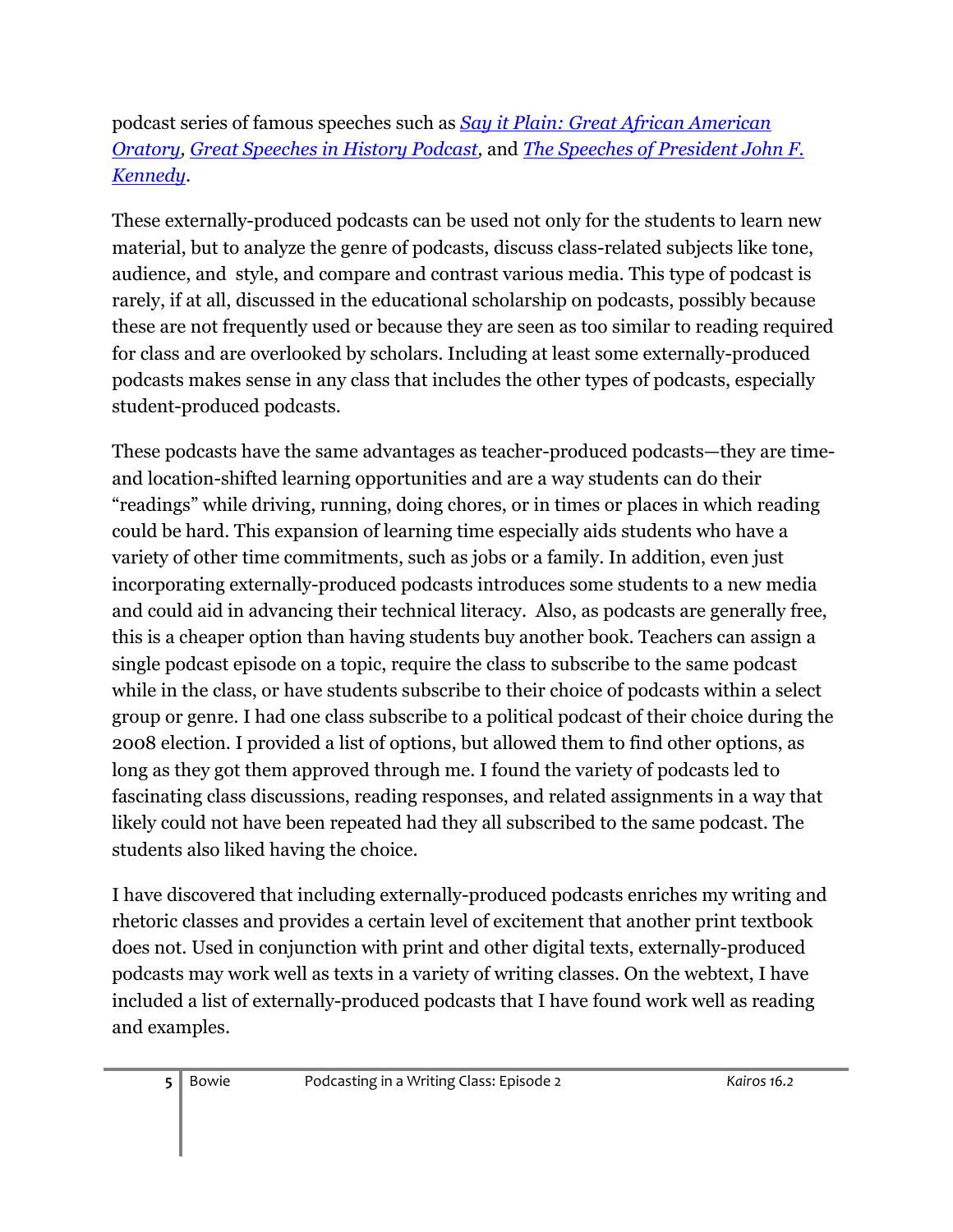To summarize, the first type of podcast is teacher-produced podcasts which can be "lecture in a box" podcasts, where the teacher records the lecture, or they can be podcasts that the teacher develops specifically for the course. The next type is studentproduced podcasts which, like the teacher-produced podcasts, are internally produced. The students create these podcasts as part of the class, to fulfill assignments. The audience often includes the class, although it does not have to. The final category is externally-produced podcasts, which are podcasts developed by podcasters outside the class and for purposes beyond being used in that class. These podcasts are much like textbooks—they are additional resources for the students. In fact, I often assign externally-produced podcasts as "readings" for my students. While any of these types of podcasts may enrich the student's learning opportunities, of course, simply adding podcasts to the classroom does not guarantee any of these things. Teachers must integrate the podcasts in pedagogically sound and thoughtful ways and actively engage their students in these components in the same way they do with others. Like any media, podcasts are not magical and don't instantly make our students smarter, more attentive, and better writers. However, when integrated in sound ways, podcasts can offer much to our classes.

#### *[Musical transition]*

Thanks for listening to Episode 2 "Podcast Types to Consider" in the multimodal text "Podcasting in a Writing Class? Considering the Possibilities." Tune in to Episode 3 Podcast Assignments 1—Response Assignments" where I present some rules for including podcast assignments and background on introducing podcasts into a writing class. I also present three response-based possible assignments.

This multimodal text was published in *[Kairos:](http://kairos.technorhetoric.net/) A Journal of Rhetoric, Technology, and Pedagogy*. Please check out the full webtext on *Kairos*. Full reference information, transcript, and links are available in the webtext and also in the lyrics field of the MP3. All student samples in this podcast were used with full permission. The music used in this podcast is "6" off *Ghosts I* by Nine Inch Nails, which is available under an [Attribution-Noncommercial-Share Alike Creative Commons License.](http://creativecommons.org/licenses/by-nc-sa/3.0/us/)

This text is licensed under a [Creative Commons Attribution-Noncommercial-Share](file:///C:/Documents%20and%20Settings/HP_Administrator/Local%20Settings/Temp/href=%22http:/creativecommons.org/licenses/by-nc-sa/3.0/us/)  [Alike 3.0 United States License.](file:///C:/Documents%20and%20Settings/HP_Administrator/Local%20Settings/Temp/href=%22http:/creativecommons.org/licenses/by-nc-sa/3.0/us/) Rights to the student samples are reserved by their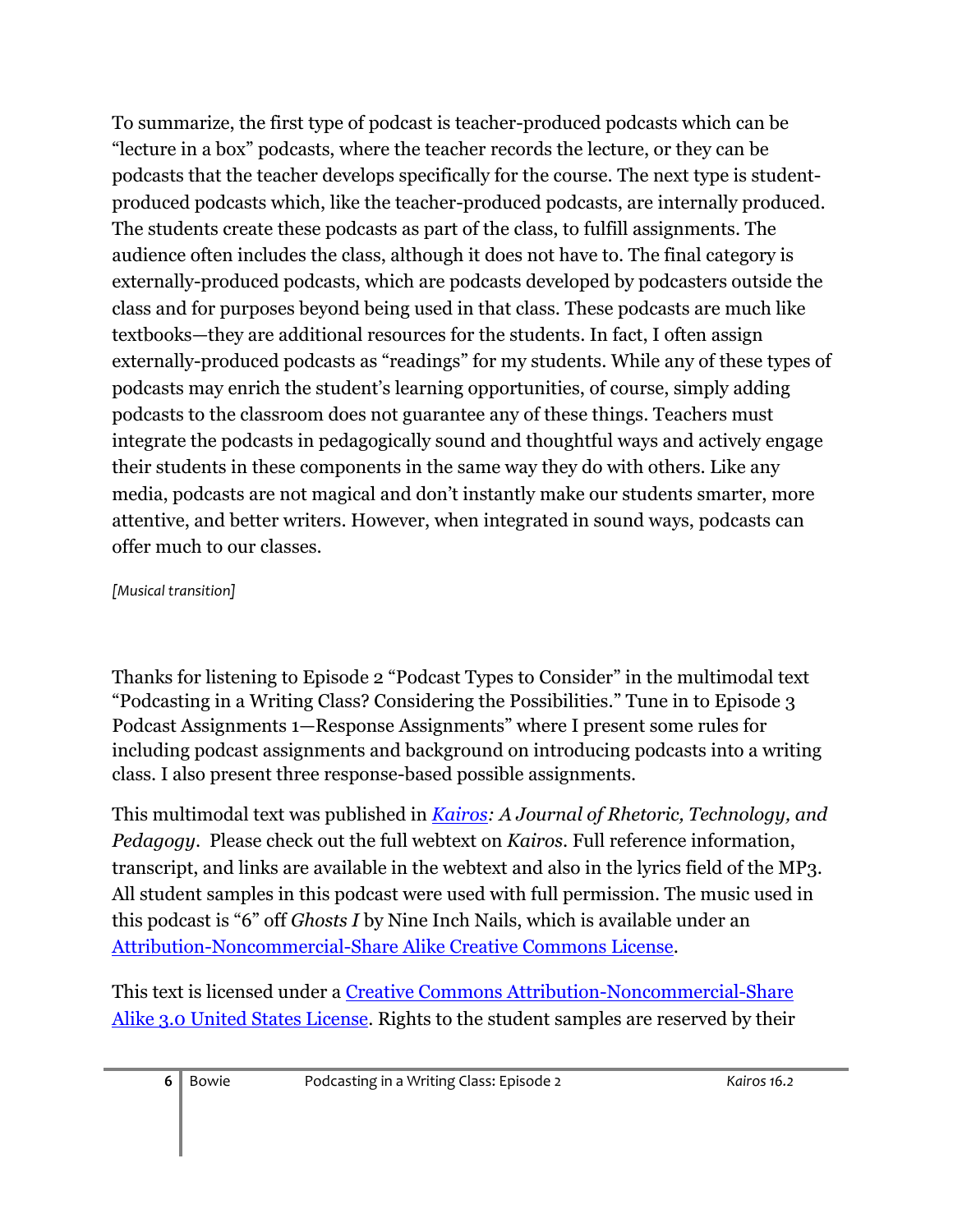authors. Please give me, Jennifer L. Bowie, and *Kairos* credit, don't make money off of this, and share any derivative works.

Thanks for listening!

*[Music fadeout]* 

## **Student Podcast Clips:**

These clips are listed in order.

- 1) Judge, Ashley. (2008). Rhetorina episode two: ethos. *Rhetorina*, for ENGL 4320:005:FA08 , posted 11/30/08 on iTunes University.
- 2) Jones, Brett. (2008). *A Progymnasmodcast,* for ENGL 4320:005:FA08, posted 12/1/08 on iTunes University.
- 3) Johnson, Angela. (2008). The arguments used in the last two Stays of Execution in the Troy Davis case, for ENGL 4320:005:FA08, posted 12/30/08 on iTunes University.
- 4) Lopez, Frank. (2010). Pilon episode1 part 1, for DIGITAL RHETORIC 005 Student Work, posted 3/26/10 on iTunes University.
- 5) Wolfram. Laurissa. (2010). Top 10 Traveling Tips and Tricks, for DIGITAL RHETORIC - 005 - Student Work, posted 3/26/10 on iTunes University.

## **Links in the Transcript:**

- *[Screen Space](http://www.screenspace.org/)*, my blog and podcast about users, texts, and technology: <http://www.screenspace.org/>
- *Audacity*: free sound editing software:<http://audacity.sourceforge.net/>
- *Grammar Girl* podcast:<http://grammar.quickanddirtytips.com/>
- *Say it Plain: Great African American Oratory* podcast: [http://soundlearning.publicradio.org/subjects/history\\_civics/say\\_it\\_plain/](http://soundlearning.publicradio.org/subjects/history_civics/say_it_plain/)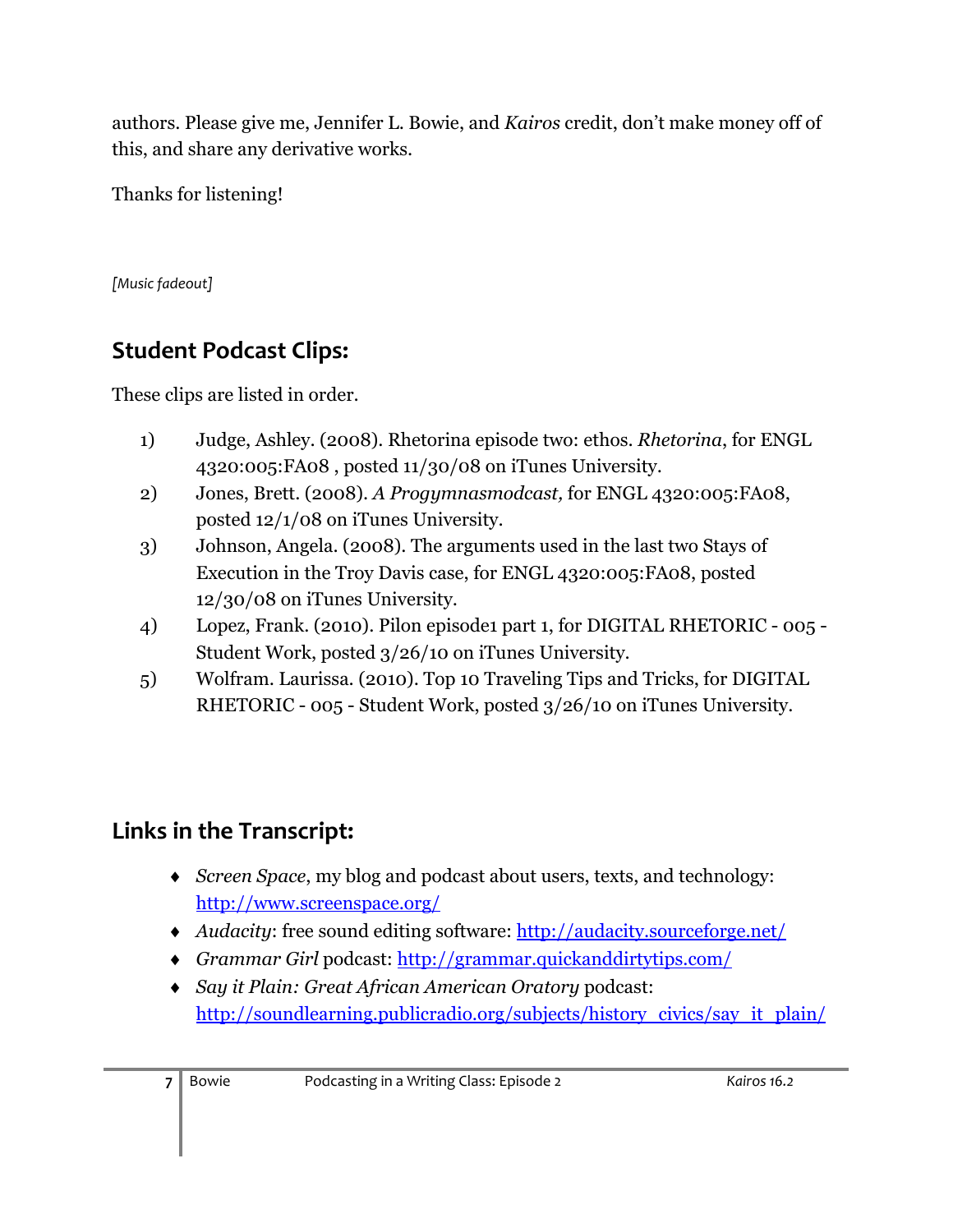- *Great Speeches in History Podcast*: [http://www.learnoutloud.com/Catalog/History/Speeches/Great-Speeches](http://www.learnoutloud.com/Catalog/History/Speeches/Great-Speeches-in-History-Podcast/21306)[in-History-Podcast/21306](http://www.learnoutloud.com/Catalog/History/Speeches/Great-Speeches-in-History-Podcast/21306)
- *The Speeches of President John F. Kennedy* podcast: <http://jfkspeeches.podomatic.com/>

# **Album Art**

Album art designed by Jennifer L. Bowie. Images:

- Ruhsam, William. (2008). "AKG Perception 220 Microphone." Posted 8/17/2008 on Flickr:<http://www.flickr.com/photos/bruhsam/3031270525/> with an Attribution-Noncommercial-Share Alike 2.0 Generic Creative Commons License.
- Brassey, Anna a. (1878-83). Illustration from *A Voyage in the Sunbeam, our Home on the Ocean for Eleven Months*. Image is in the public domain. Artist may not be Brassey, but no other information was available. [http://commons.wikimedia.org/wiki/File:Anna\\_Brassey\\_438-victorian](http://commons.wikimedia.org/wiki/File:Anna_Brassey_438-victorian-woman-writing-jornal.gif)[woman-writing-jornal.gif](http://commons.wikimedia.org/wiki/File:Anna_Brassey_438-victorian-woman-writing-jornal.gif)

# **References**

- Evans, Chris. (2008). "The effectiveness of m-learning in the form of podcast revision lectures in higher education. *Computers & Education*, *50(2),* 491–498.
- Huntsberger, Michael, & Stavitsky, Alan. (2007, winter). The new "podagogy": Incorporating Podcasting into Journalism Education. *Journalism & Mass Communication Educator, 61(4),* 397–410.
- Krause, Steven D. (2006, fall). Broadcast Composition: Using Audio Files and Podcasts in an Online Writing Course. *Computers and Composition Online*. Retrieved November 14, 2009, from [http://www.bgsu.edu/cconline/krause1 /](http://www.bgsu.edu/cconline/krause1%20/)
- McKinney, Dani, Dyck, Jennifer L., & Luber, Elise S. (2009). iTunes university and the classroom: Can podcasts replace professors? *Computers & Education, (52),* 617– 623.